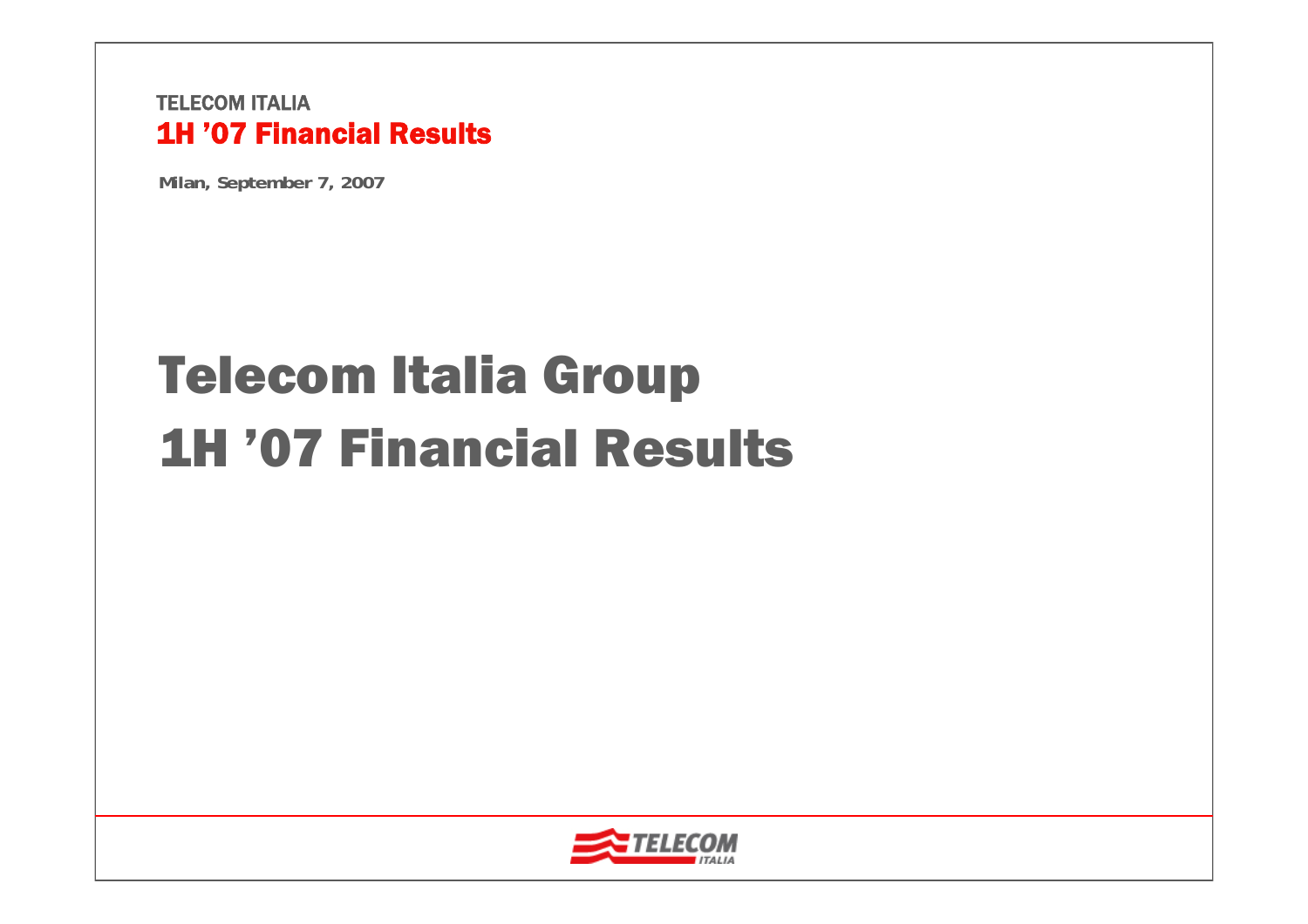### Safe Harbour

These presentations contain statements that constitute forward-looking statements within the meaning of the Private Securities Litigation Reform Act of 1995. These statements appear in a number of places in this presentation and include statements regarding the intent, belief or current expectations of the customer base, estimates regarding future growth in the different business lines and the global business, market share, financial results and other aspects of the activities and situation relating to the Company.

Such forward looking statements are not guarantees of future performance and involve risks and uncertainties, and actual results may differ materially from those in the forward looking statements as a result of various factors.

Analysts are cautioned not to place undue reliance on those forward looking statements, which speak only as of the date of this presentation. Telecom Italia Spa undertakes no obligation to release publicly the results of any revisions to these forward looking statements which may be made to reflect events and circumstances after the date of this presentation, including, without limitation, changes in Telecom Italia Spa business or acquisition strategy or to reflect the occurrence of unanticipated events. Analysts and investors are encouraged to consult the Company's Annual Report on Form 20-F as well as periodic filings made on Form 6-K, which are on file with the United States Securities and Exchange Commission.

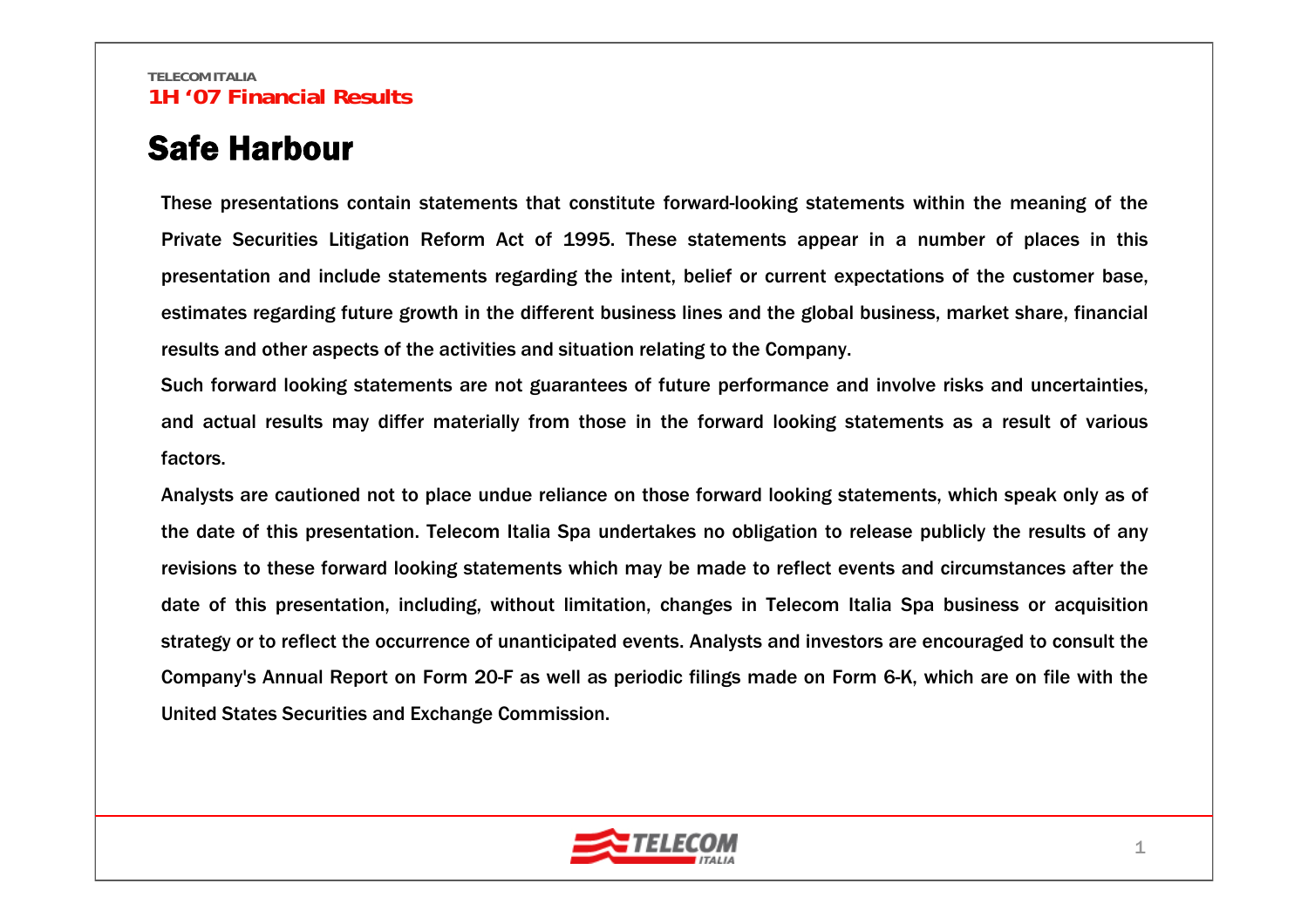### TI Group - Key Financial Results

*€ mln*

| -20 mln $\epsilon$ vs. 1H07 preliminary figures due to provisions<br>related to the Italian Antitrust fine notified on Aug. 07 |                    |                    |                          | +1.7% excluding change<br>for non-geographic<br>numbers **                                                                       |                    |                 | +0.7% excluding change<br>for non-geographic<br>numbers** |
|--------------------------------------------------------------------------------------------------------------------------------|--------------------|--------------------|--------------------------|----------------------------------------------------------------------------------------------------------------------------------|--------------------|-----------------|-----------------------------------------------------------|
|                                                                                                                                | 1H '07<br>reported | 1H '06<br>reported | YoY<br>reported          | YoY<br>Organic*                                                                                                                  | 2Q '07<br>reported | YoY<br>reported | YoY<br>Organic*                                           |
| <b>Revenues</b>                                                                                                                | 15,470             | 15,335             | $+0.9%$                  | $+0.2%$                                                                                                                          | 7,930              | $+1.0%$         | $-0.7%$                                                   |
| <b>Ebitda</b>                                                                                                                  | 6,294              | 6,518              | $-3.4%$                  | $-2.8%$                                                                                                                          | 3,140              | $-2.6%$         | $-1.7%$                                                   |
| Ebitda margin                                                                                                                  | 40.7%              | 42.5%              | $-1.8$ pp                | $-1.3$ pp                                                                                                                        | 39.6%              | $-1.4$ pp       | $-0.4$ pp                                                 |
| <b>Ebit</b>                                                                                                                    | 3,449              | 3,801              | $-9.3%$                  | $-5.4%$                                                                                                                          | 1,686              | $-7.2%$         | $-4.5%$                                                   |
| Ebit margin                                                                                                                    | 22.3%              | 24.8%              | $-2.5pp$                 | $-1.4$ pp                                                                                                                        | 21.3%              | $-1.8$ pp       | $-0.9$ pp                                                 |
| <b>Net Income</b>                                                                                                              | 1,500              | 1,496              | $+0.3%$                  |                                                                                                                                  | 725                | 752             |                                                           |
| Capex                                                                                                                          | 2,474              | 2,216              | $+258$                   |                                                                                                                                  | 1,314              | $+123$          |                                                           |
| <b>Net Debt</b>                                                                                                                | 39,175             | 41,315             | $+1.9$ bln<br>Vs. YE '06 |                                                                                                                                  |                    |                 |                                                           |
|                                                                                                                                |                    |                    |                          | After cash out of $\epsilon$ 2.8<br>bln for dividend payment<br>and $\epsilon$ 669 mln for the<br><b>AOL Germany acquisition</b> |                    |                 |                                                           |

*\* Excluding changes in consolidation area, exchange rate impact and other non organic items*

*\*\* In accordance with AGCOM deliberation 417/06/CONS, starting January 1st 2007, Telecom Italia invoices services rendered by OLO on NNG while does not assume credit risks. These services, since January 1st are thus no longer recorded for as revenues and costs in Telecom Italia accounts*

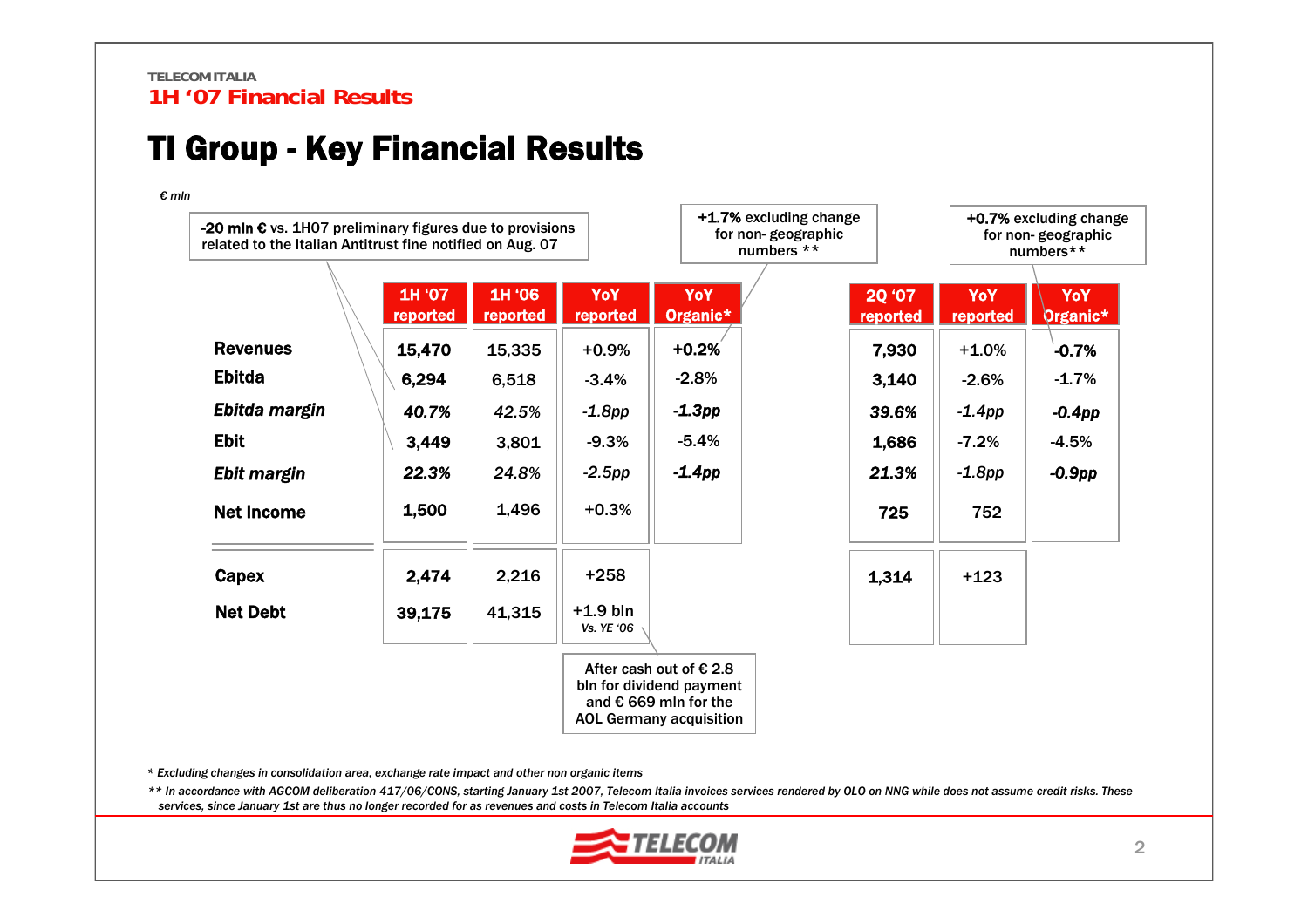### TI Group - Revenues 1H '07 vs. 1H '06



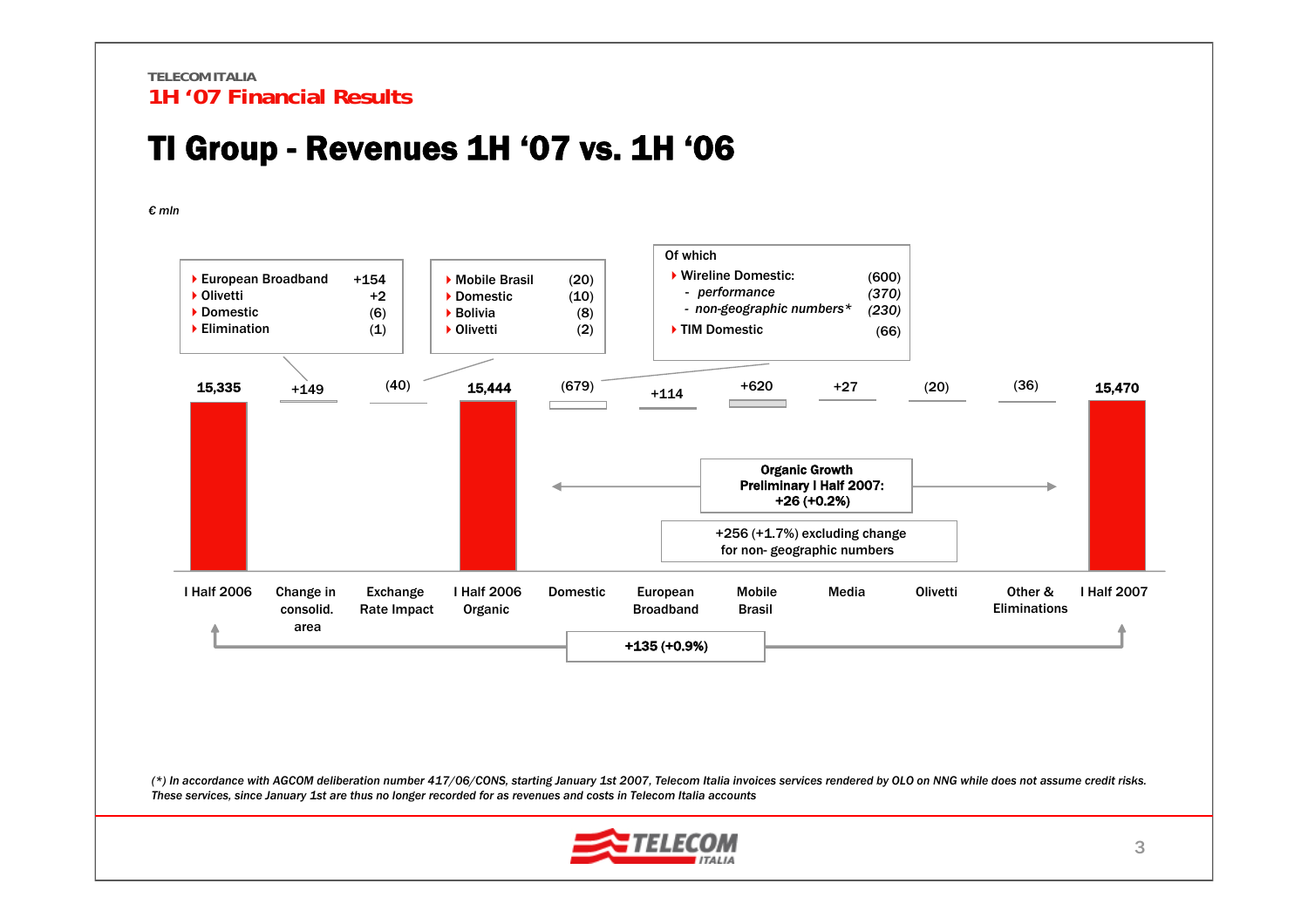### TI Group - EBITDA 1H '07 vs. 1H '06

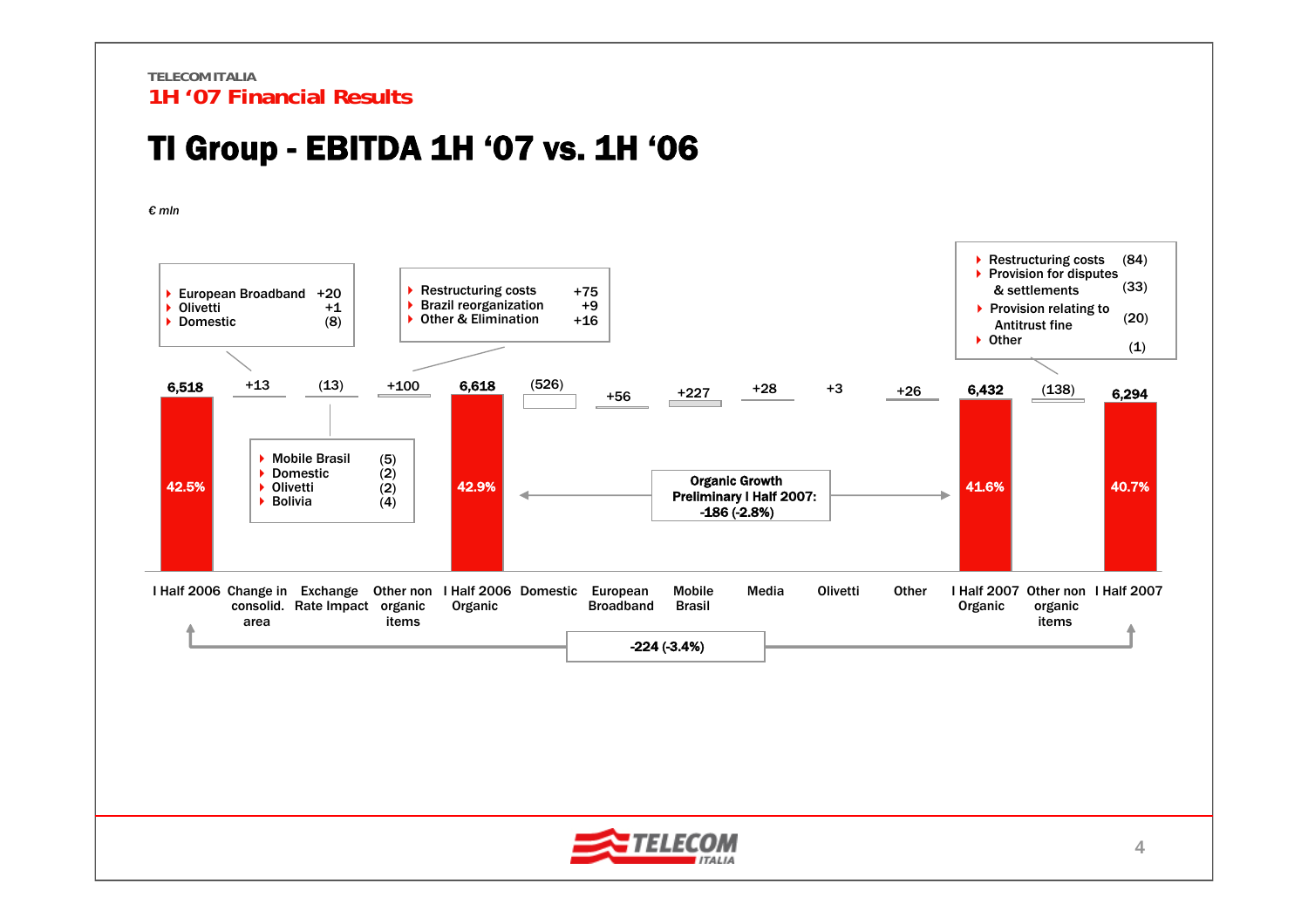### TI Group - EBIT 1H '07 vs. 1H '06



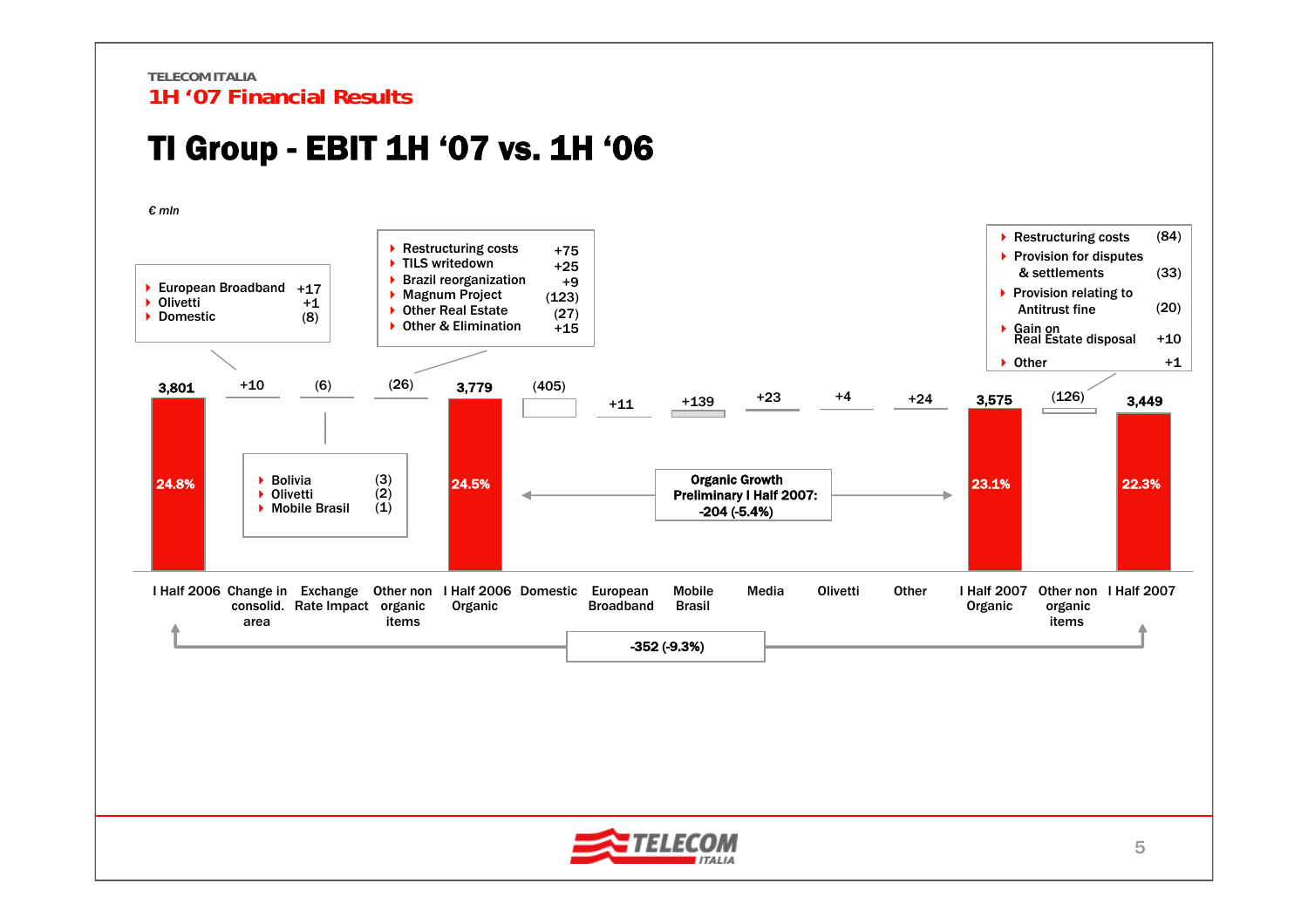### TI Group - Net Income 1H '07 vs. 1H '06

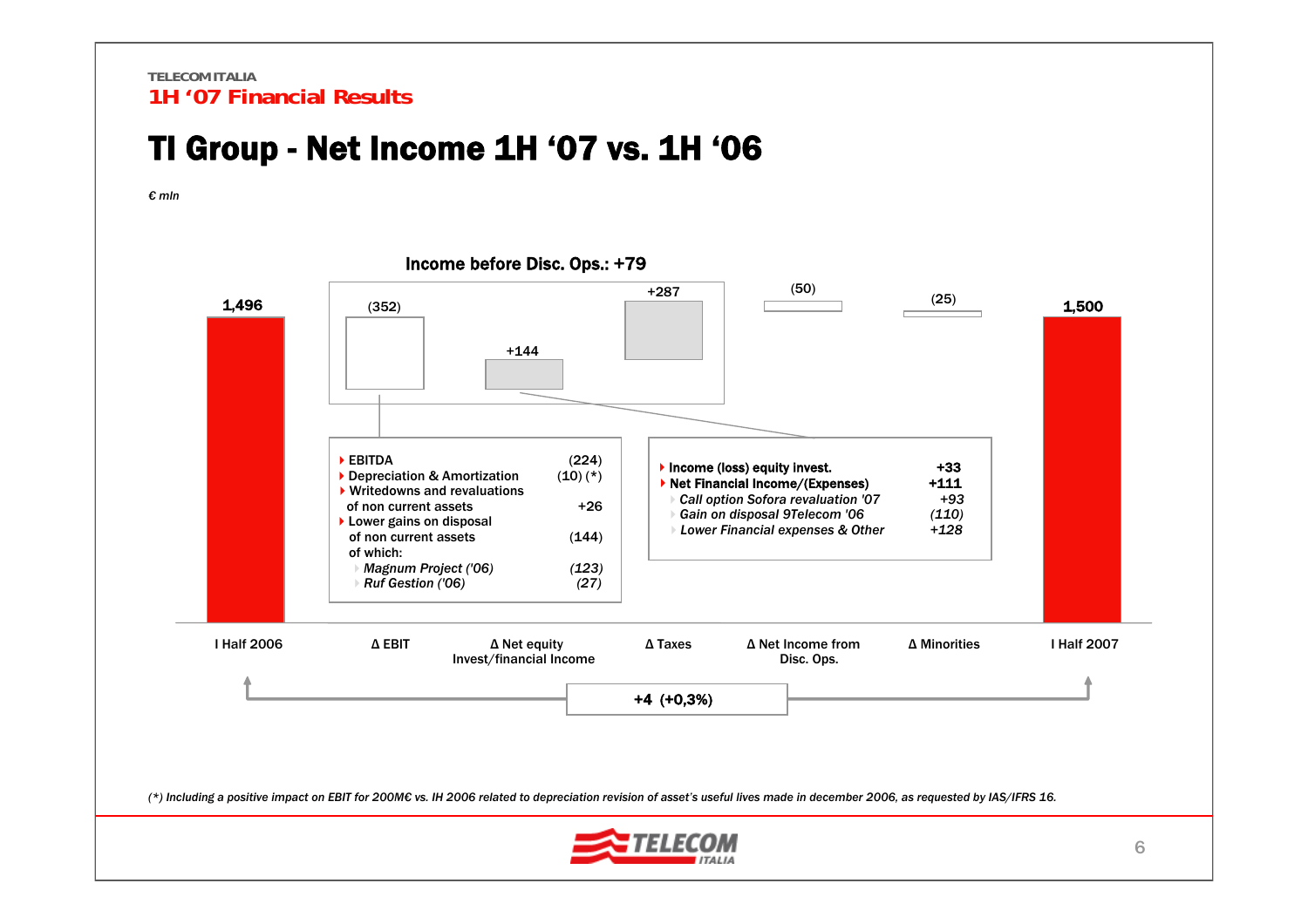### TI Group - Capex 1H '07 vs. 1H '06



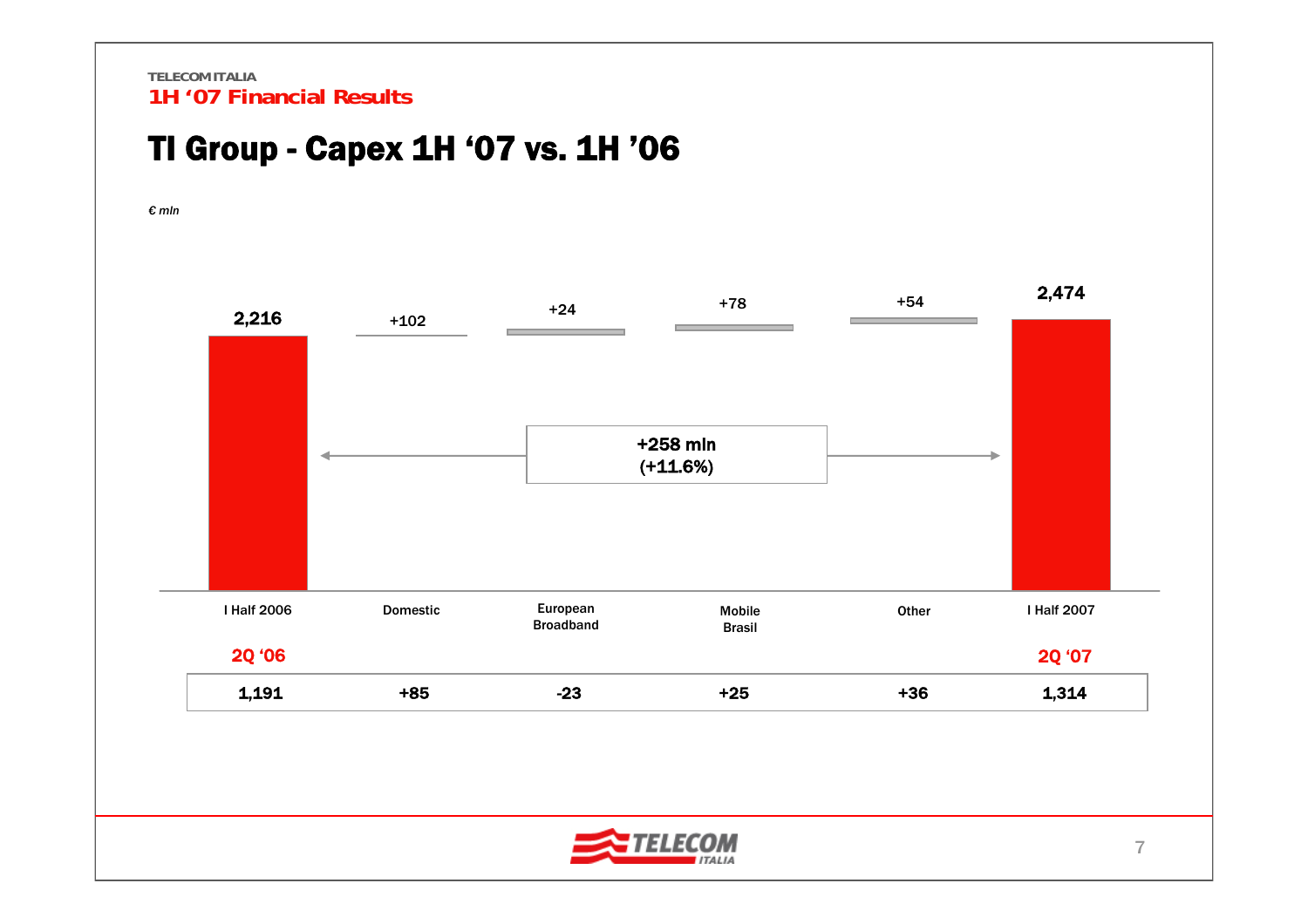### TI Group - Net Financial Position 1H '07 vs. YE '06

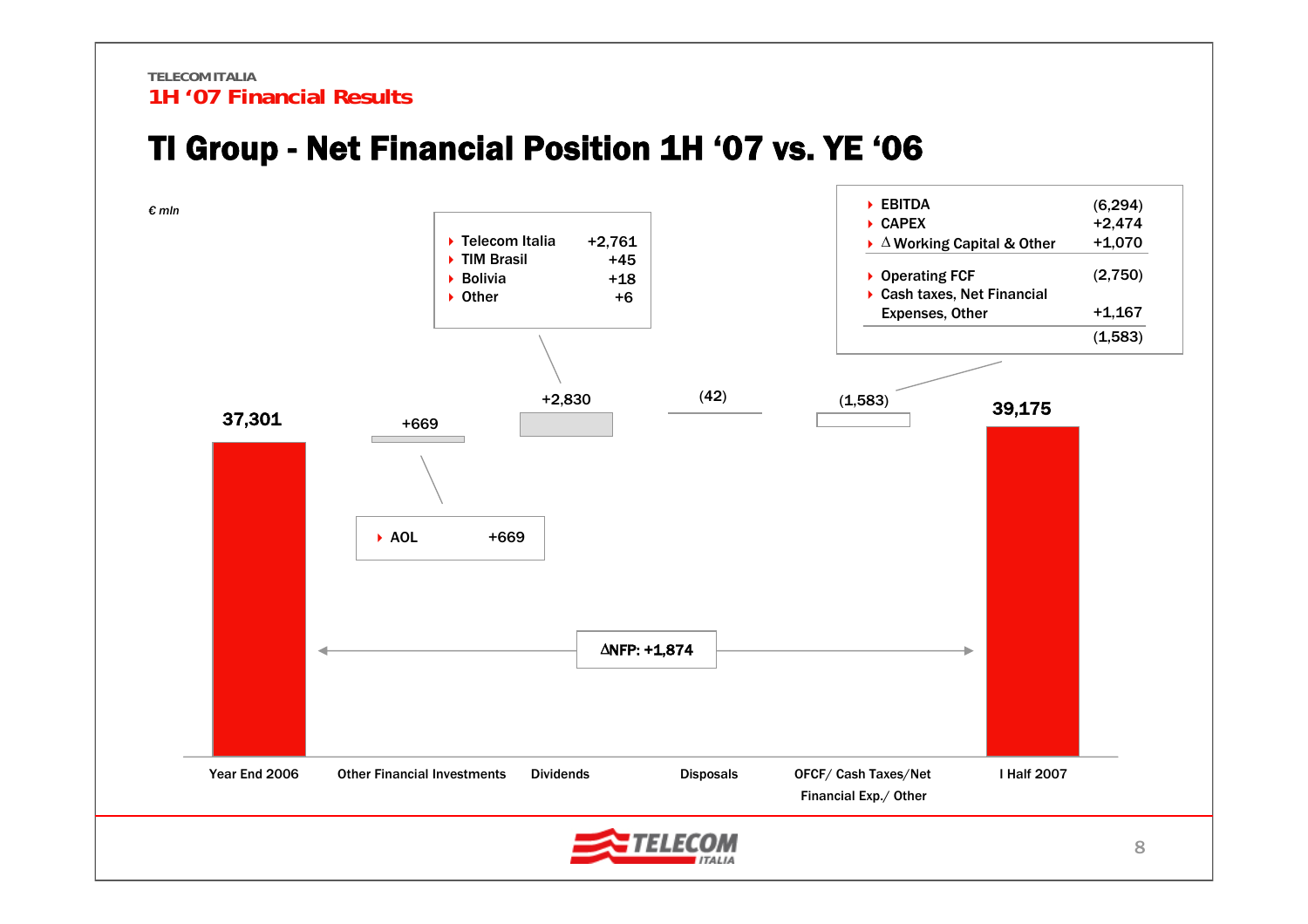### Debt structure as of June 30, 2007



*(1) Including € 1,119 mln of IAS adj of which € 87 mln on bonds*

*(2) Nominal Liquidity Position, represented by cash and marketable securities stands at € 3.9 bln*

(\*) including the current portion of non current liabilities (maturing within 12 months) for  $\epsilon$  4,488 mln (of which bonds  $\epsilon$  2,409 mln and other  $\epsilon$  2,079 mln)

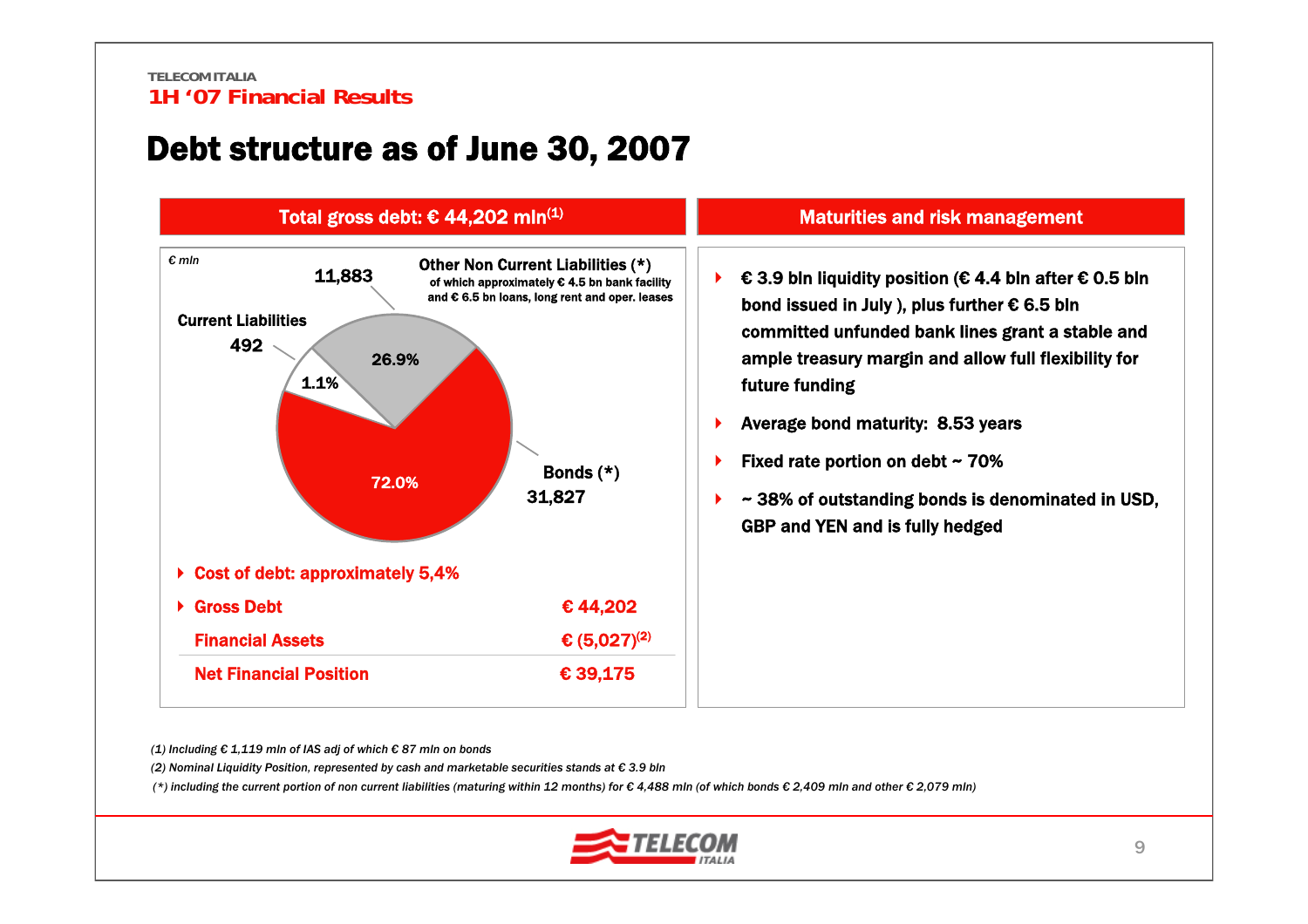### Medium-long term debt Maturity Profile as of June 30, 2007

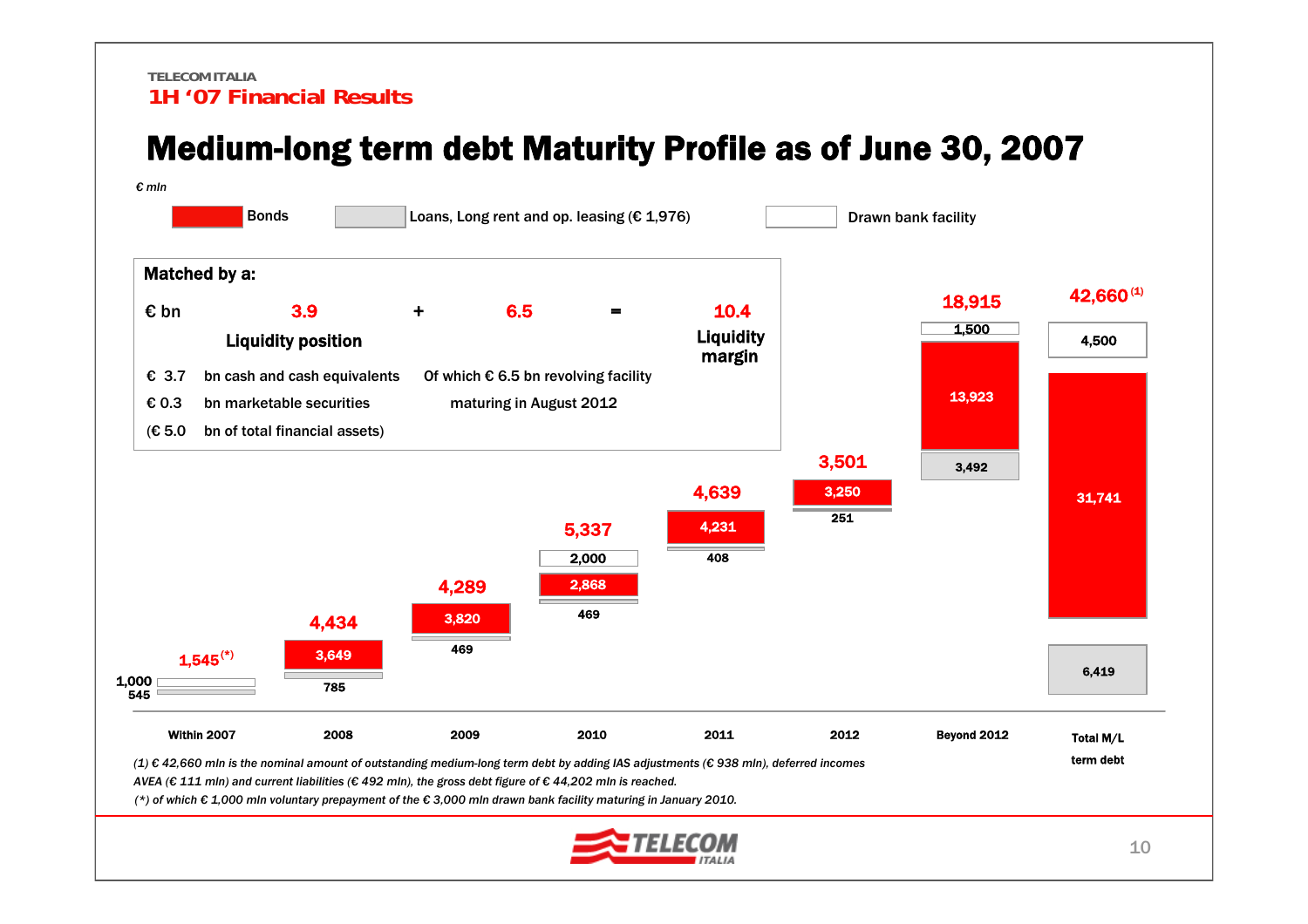## TI Group – Disposals subsequent to June 30th Impact on Net Financial Position in II Half 2007

| Oger Telecom, with a positive impact on NFP of | 462M€          |
|------------------------------------------------|----------------|
| Solpart, with a positive impact on NFP of      | $354M\epsilon$ |
| Capitalia, with a positive impact on NFP of    | 55 $M\epsilon$ |
| <b>TOTAL IMPACT ON NFP</b>                     | <b>871M€</b>   |
|                                                |                |

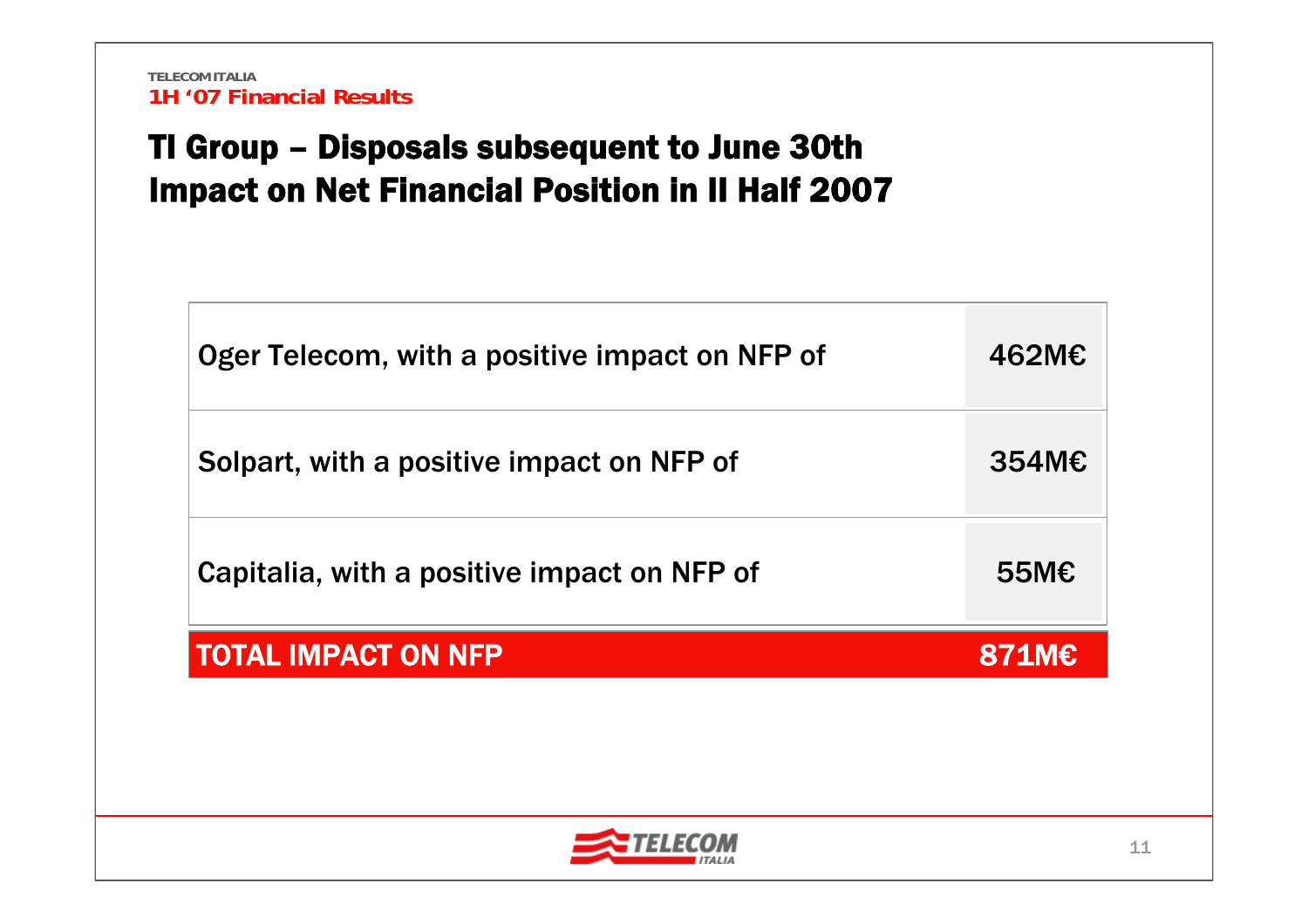

## Appendix

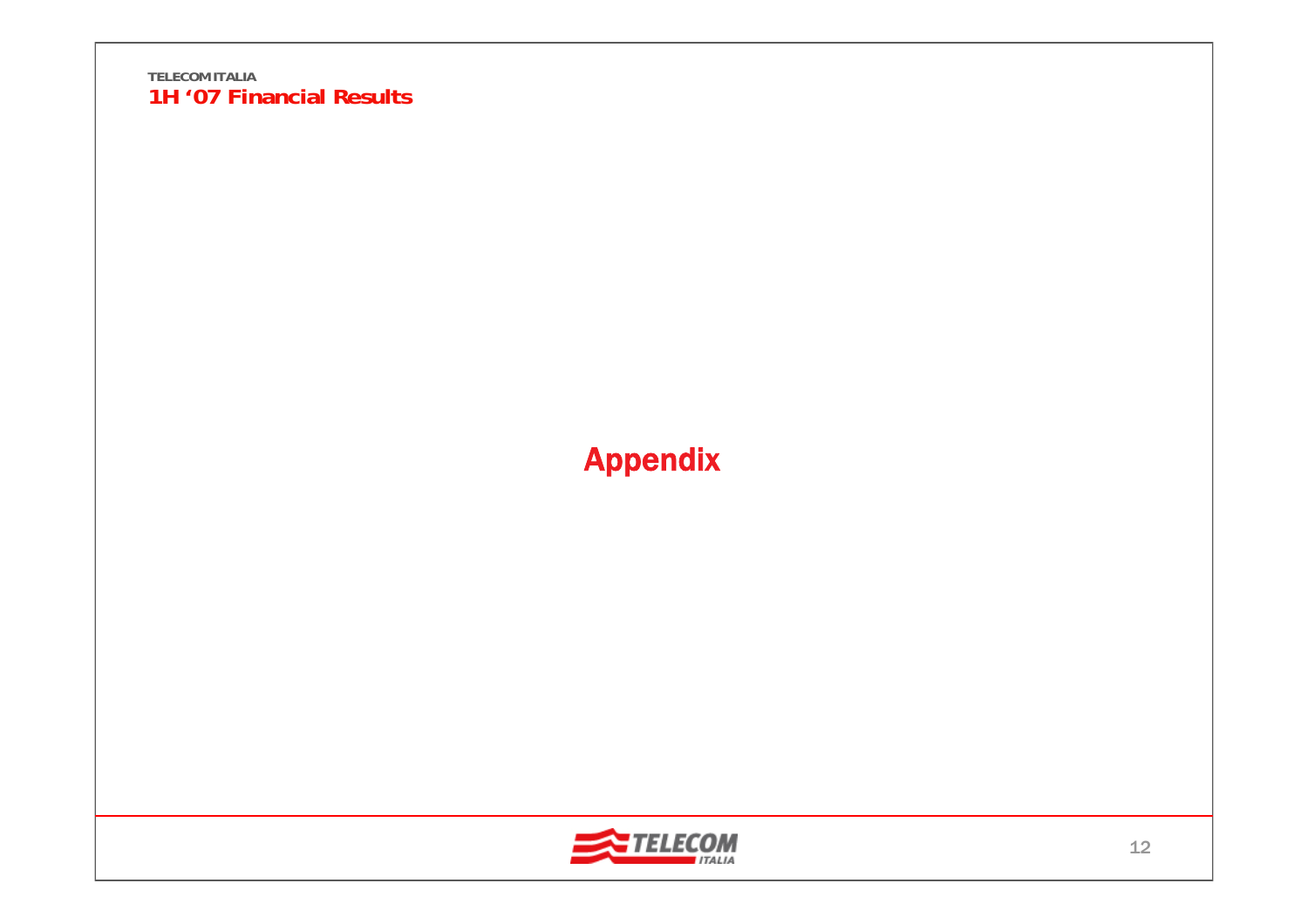### TI Group – Break up Main Results by BU

| $\epsilon$ ml., reported data |       | I Quarter      |                |            |       | <b>Il Quarter</b> |                |            |        | I Half |                |            |  |  |
|-------------------------------|-------|----------------|----------------|------------|-------|-------------------|----------------|------------|--------|--------|----------------|------------|--|--|
|                               | 2007  | 2006           | $\Delta$ Abs   | $\Delta$ % | 2007  | 2006              | $\Delta$ Abs   | $\Delta$ % | 2007   | 2006   | $\Delta$ Abs   | $\Delta$ % |  |  |
| <b>REVENUES</b>               |       |                |                |            |       |                   |                |            |        |        |                |            |  |  |
| <b>Domestic</b>               | 6.009 | 6.297          | $-288$         | (4, 6)     | 6.173 | 6.580             | -407           | (6,2)      | 12.182 | 12.877 | -695           | (5,4)      |  |  |
| of which                      |       |                |                |            |       |                   |                |            |        |        |                |            |  |  |
| <b>Wireline Domestic</b>      | 3.989 | 4.286          | $-297$         | (6, 9)     | 3.994 | 4.313             | $-319$         | (7, 4)     | 7.983  | 8.599  | $-616$         | (7,2)      |  |  |
| <b>Tim Domestic</b>           | 2.365 | 2.370          | $-5$           | (0,2)      | 2.551 | 2.612             | $-61$          | (2,3)      | 4.916  | 4.982  | -66            | (1,3)      |  |  |
| European broadband            | 304   | 204            | 100            | 49,0       | 391   | 223               | 168            | 75,3       | 695    | 427    | 268            | 62,8       |  |  |
| <b>Mobile Brasile</b>         | 1.100 | 837            | 263            | 31,4       | 1.222 | 885               | 337            | 38,1       | 2.322  | 1.722  | 600            | 34,8       |  |  |
| Media                         | 58    | 44             | 14             | 31,8       | 67    | 54                | 13             | 24,1       | 125    | 98     | 27             | 27,6       |  |  |
| Olivetti                      | 83    | 94             | $-11$          | (11,7)     | 109   | 118               | -9             | (7, 6)     | 192    | 212    | $-20$          | (9, 4)     |  |  |
| <b>Other Activities</b>       | 60    | 64             | $-4$           | (6, 3)     | 49    | 60                | $-11$          | (18,3)     | 109    | 124    | $-15$          | (12,1)     |  |  |
| Elim.                         | $-74$ | $-58$          | $-16$          |            | $-81$ | $-67$             | $-14$          |            | -155   | $-125$ | $-30$          |            |  |  |
| <b>TI Group</b>               | 7.540 | 7.482          | 58             | 0,8        | 7.930 | 7.853             | 77             | 1,0        | 15.470 | 15.335 | 135            | 0,9        |  |  |
| <b>EBITDA</b>                 |       |                |                |            |       |                   |                |            |        |        |                |            |  |  |
| <b>Domestic</b>               | 2.853 | 3.148          | $-295$         | (9, 4)     | 2.766 | 3.062             | -296           | (9,7)      | 5.619  | 6.210  | $-591$         | (9,5)      |  |  |
| European broadband            | 30    | 2              | 28             | 1.400,0    | 58    | 12                | 46             | 383,3      | 88     | 14     | 74             | 528,6      |  |  |
| <b>Mobile Brasile</b>         | 269   | 181            | 88             | 48,6       | 316   | 173               | 143            | 82,7       | 585    | 354    | 231            | 65,3       |  |  |
| Media                         | $-11$ | $-28$          | 17             | 60,7       | $-10$ | $-24$             | 14             | 58,3       | $-21$  | $-52$  | 31             | 59,6       |  |  |
| Olivetti                      | -10   | $-12$          | $\overline{2}$ | 16,7       | $-7$  | -14               | $\overline{7}$ | 50,0       | $-17$  | $-26$  | 9              | 34,6       |  |  |
| <b>Other Activities</b>       | 23    | 10             | 13             | 130,0      | 18    | 11                | $\overline{7}$ | 63,6       | 41     | 21     | 20             | 95,2       |  |  |
| Elim.                         | 0     | -6             | 6              |            | $-1$  | 3                 | $-4$           |            | $-1$   | $-3$   | $\overline{2}$ |            |  |  |
| <b>TI Group</b>               | 3.154 | 3.295          | $-141$         | (4, 3)     | 3.140 | 3.223             | -83            | (2, 6)     | 6.294  | 6.518  | $-224$         | (3,4)      |  |  |
| <b>EBIT</b>                   |       |                |                |            |       |                   |                |            |        |        |                |            |  |  |
| <b>Domestic</b>               | 1.790 | 2.081          | $-291$         | (14,0)     | 1.666 | 1.956             | -290           | (14, 8)    | 3.456  | 4.037  | $-581$         | (14, 4)    |  |  |
| European broadband            | $-31$ | $-38$          | $\overline{7}$ | 18,4       | $-21$ | -40               | 19             | 47,5       | $-52$  | $-78$  | 26             | 33,3       |  |  |
| <b>Mobile Brasile</b>         | 16    | $-36$          | 52             |            | 53    | $-42$             | 95             |            | 69     | $-78$  | 147            |            |  |  |
| Media                         | -26   | $-41$          | 15             | 36,6       | $-26$ | -38               | 12             | 31,6       | -52    | $-79$  | 27             | 34,2       |  |  |
| Olivetti                      | $-14$ | $-17$          | 3              | 17,6       | $-10$ | $-18$             | 8              | 44,4       | -24    | $-35$  | 11             | 31,4       |  |  |
| <b>Other Activities</b>       | 15    | 28             | $-13$          | (46, 4)    | 10    | $\mathbf 0$       | 10             |            | 25     | 28     | $-3$           | (10,7)     |  |  |
| Elim.                         | 13    | $\overline{7}$ | 6              |            | 14    | $-1$              | 15             |            | 27     | 6      | 21             |            |  |  |
| <b>TI Group</b>               | 1.763 | 1.984          | $-221$         | (11, 1)    | 1.686 | 1.817             | $-131$         | (7,2)      | 3.449  | 3.801  | $-352$         | (9,3)      |  |  |

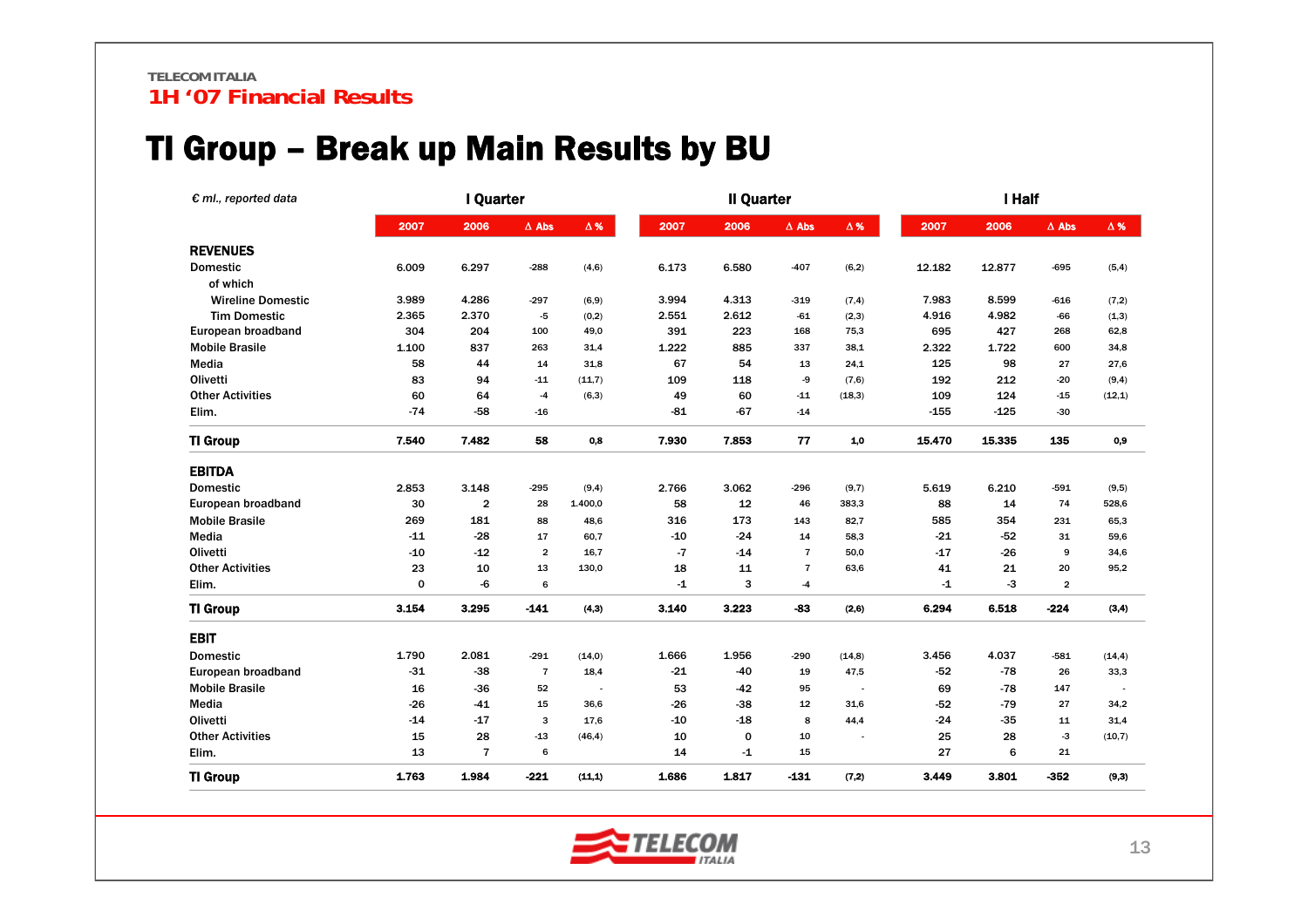### TI Group – Profit and Loss – 1H '07 vs. 1H '06

| $\epsilon$ ml.                                                | I Quarter                 |                           |              |                          |                           | <b>Il Quarter</b>         |              |               |                           | I Half                    |               |              |  |
|---------------------------------------------------------------|---------------------------|---------------------------|--------------|--------------------------|---------------------------|---------------------------|--------------|---------------|---------------------------|---------------------------|---------------|--------------|--|
|                                                               | 2007                      | 2006                      | $\Delta$ Abs | $\Delta$ %               | 2007                      | 2006                      | $\Delta$ Abs | $\Delta$ %    | 2007                      | 2006                      | $\Delta$ Abs  | $\Delta$ %   |  |
| <b>REVENUES</b>                                               | 7.540                     | 7.482                     | 58           | 0,8                      | 7.930                     | 7.853                     | 77           | 1.0           | 15.470                    | 15.335                    | 135           | 0,9          |  |
| <b>Other Operating Income</b>                                 | 73                        | 111                       | (38)         | (34,2)                   | 92                        | 200                       | (108)        | (54, 0)       | 165                       | 311                       | (146)         | (46, 9)      |  |
| <b>TOTAL REVENUES &amp; OTHER INCOME</b>                      | 7.613                     | 7.593                     | 20           | 0,3                      | 8.022                     | 8.053                     | (31)         | (0,4)         | 15.635                    | 15.646                    | (11)          | (0,1)        |  |
| Total Purchases of materials and external services            | (3.239)                   | (3.090)                   | (149)        | 4,8                      | (3.647)                   | (3.679)                   | 32           | (0, 9)        | (6.886)                   | (6.769)                   | (117)         | 1,7          |  |
| Personnel<br>of which payroll                                 | (1.013)<br>(963)          | (1.018)<br>(977)          | 5<br>14      | (0,5)<br>(1, 4)          | (912)<br>(962)            | (974)<br>(924)            | 62<br>(38)   | (6, 4)<br>4,1 | (1.925)<br>(1.925)        | (1.992)<br>(1.901)        | 67<br>(24)    | (3,4)<br>1.3 |  |
| Other operating costs                                         | (377)                     | (314)                     | (63)         | 20,1                     | (455)                     | (352)                     | (103)        | 29,3          | (832)                     | (666)                     | (166)         | 24,9         |  |
| <b>Capitalized Cost and Others</b>                            | 170                       | 124                       | 46           | 37,1                     | 132                       | 175                       | (43)         | (24, 6)       | 302                       | 299                       | 3             | 1,0          |  |
| <b>EBITDA</b><br>% on Revenues<br>Depreciation & Amortization | 3.154<br>41,8%<br>(1.400) | 3.295<br>44.0%<br>(1.428) | (141)<br>28  | (4,3)<br>(2,0)           | 3.140<br>39.6%<br>(1.453) | 3.223<br>41.0%<br>(1.415) | (83)<br>(38) | (2,6)<br>2,7  | 6.294<br>40.7%<br>(2.853) | 6.518<br>42,5%<br>(2.843) | (224)<br>(10) | (3,4)<br>0,4 |  |
| Writedowns and revaluations of non current assets             | 0                         | (1)                       | 1            | $\overline{\phantom{a}}$ | 0                         | (25)                      | 25           | ×,            | 0                         | (26)                      | 26            |              |  |
| Gains/losses of non current assets realization                | 9                         | 118                       | (109)        | (92, 4)                  | (1)                       | 34                        | (35)         | $\sim$        | 8                         | 152                       | (144)         | (94,7)       |  |
| <b>EBIT</b><br>% on Revenues                                  | 1.763<br>23,4%            | 1.984<br>26,5%            | (221)        | (11,1)                   | 1.686<br>21,3%            | 1.817<br>23,1%            | (131)        | (7,2)         | 3.449<br>22,3%            | 3.801<br>24,8%            | (352)         | (9,3)        |  |
| Income (loss) equity invest. valued equity method             | 29                        | 12                        | 17           |                          | 29                        | 13                        | 16           |               | 58                        | 25                        | 33            |              |  |
| Net Financial Income / (Expenses)                             | (456)                     | (579)                     | 123          |                          | (527)                     | (515)                     | (12)         |               | (983)                     | (1.094)                   | 111           |              |  |
| Income before Taxes & Discontinued Op.<br>% on Revenues       | 1.336<br>17,7%            | 1.417<br>18,9%            | (81)         |                          | 1.188<br>15,0%            | 1.315<br>16,7%            | (127)        |               | 2.524<br>16,3%            | 2.732<br>17,8%            | (208)         |              |  |
| <b>Taxes</b>                                                  | (561)                     | (656)                     | 95           |                          | (457)                     | (649)                     | 192          |               | (1.018)                   | (1.305)                   | 287           |              |  |
| Income before Discontinued Op.                                | 775                       | 761                       | 14           |                          | 731                       | 666                       | 65           |               | 1.506                     | 1.427                     | 79            |              |  |
| Net income (loss) of assets disposed                          | $\mathbf 0$               | 11                        | (11)         |                          | (4)                       | 35                        | (39)         |               | (4)                       | 46                        | (50)          |              |  |
| <b>Net Income (ante Minorities)</b><br>% on Revenues          | 775<br>10.3%              | 772<br>10.3%              | з            |                          | 727<br>9.2%               | 701<br>8,9%               | 26           |               | 1.502<br>9,7%             | 1.473<br>9.6%             | 29            |              |  |
| <b>Minorities</b>                                             | $\Omega$                  | (28)                      | 28           |                          | (2)                       | 51                        | (53)         |               | (2)                       | 23                        | (25)          |              |  |
| <b>Net Income (post Minorities)</b><br>% on Revenues          | 775<br>10.3%              | 744<br>9.9%               | 31           |                          | 725<br>9.1%               | 752<br>9.6%               | (27)         |               | 1.500<br>9.7%             | 1.496<br>9.8%             | 4             |              |  |